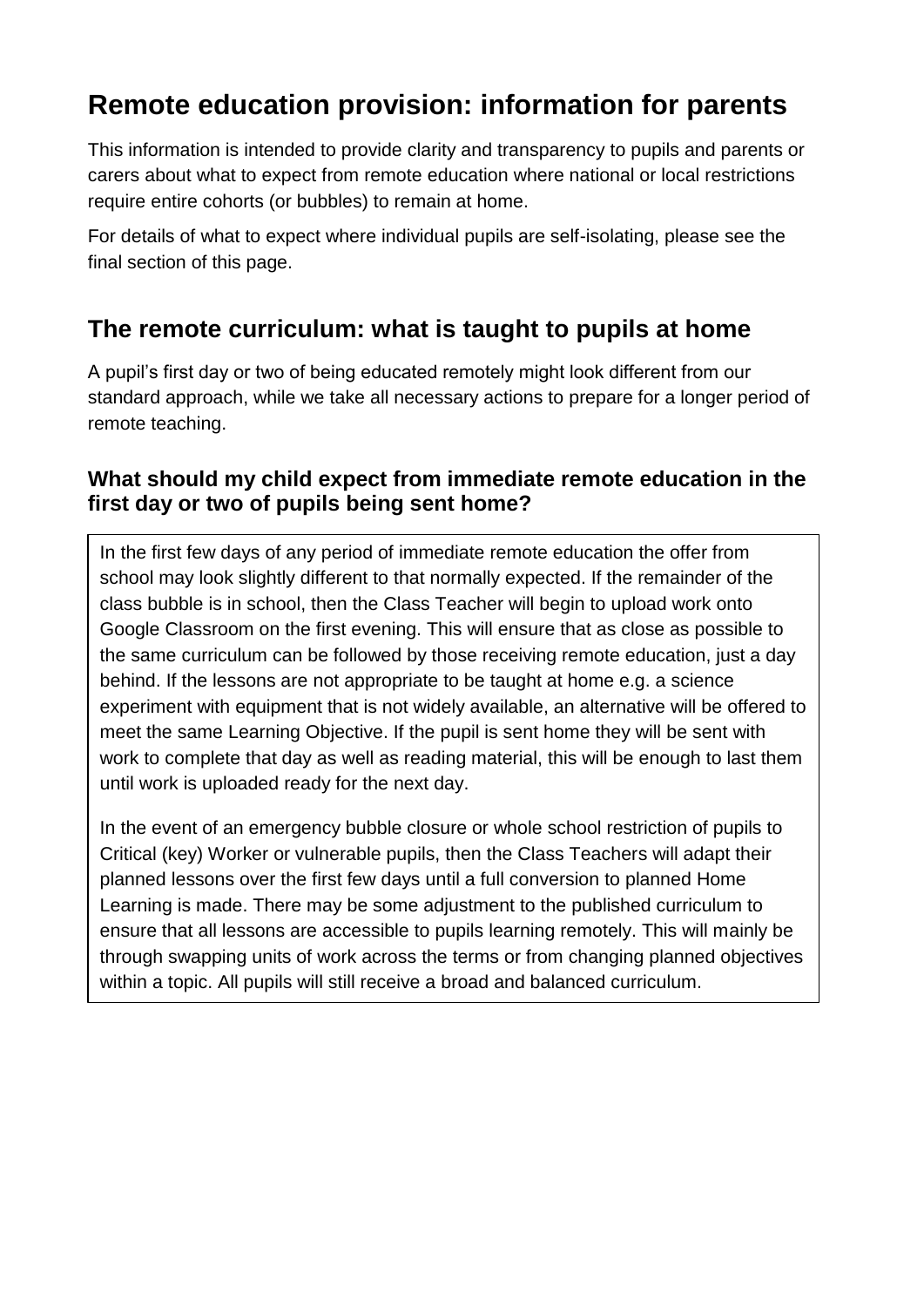### **Following the first few days of remote education, will my child be taught broadly the same curriculum as they would if they were in school?**

• We will teach the same planned and well sequenced curriculum remotely as we do in school wherever possible and appropriate. However, we have needed to make some adaptations in some subjects. For example, in science if the resources needed are not widely available then a suitable alternative will be suggested in order for the pupil/s to achieve to as close to the same Learning Objective as possible.

# **Remote teaching and study time each day**

# **How long can I expect work set by the school to take my child each day?**

We expect that remote education (including remote teaching and independent work) will take pupils broadly the following number of hours each day:

| Key Stage 1 | 3 Hours - younger children may be<br>slightly less. |
|-------------|-----------------------------------------------------|
| Key Stage 2 | 4 Hours                                             |

# **Accessing remote education**

### **How will my child access any online remote education you are providing?**

Hintlesham and Chattisham C of E Primary School is using Google Classrooms as our platform for Home Learning. All children have had access to this since September 2020 when homework was set in preparation for any future lockdown or self-isolating events. Each child has their own individual log in. All teaching, feedback and any live meeting elements will be advised and conducted through this secure platform.

# **If my child does not have digital or online access at home, how will you support them to access remote education?**

We recognise that some pupils may not have suitable online access at home. We take the following approaches to support those pupils to access remote education: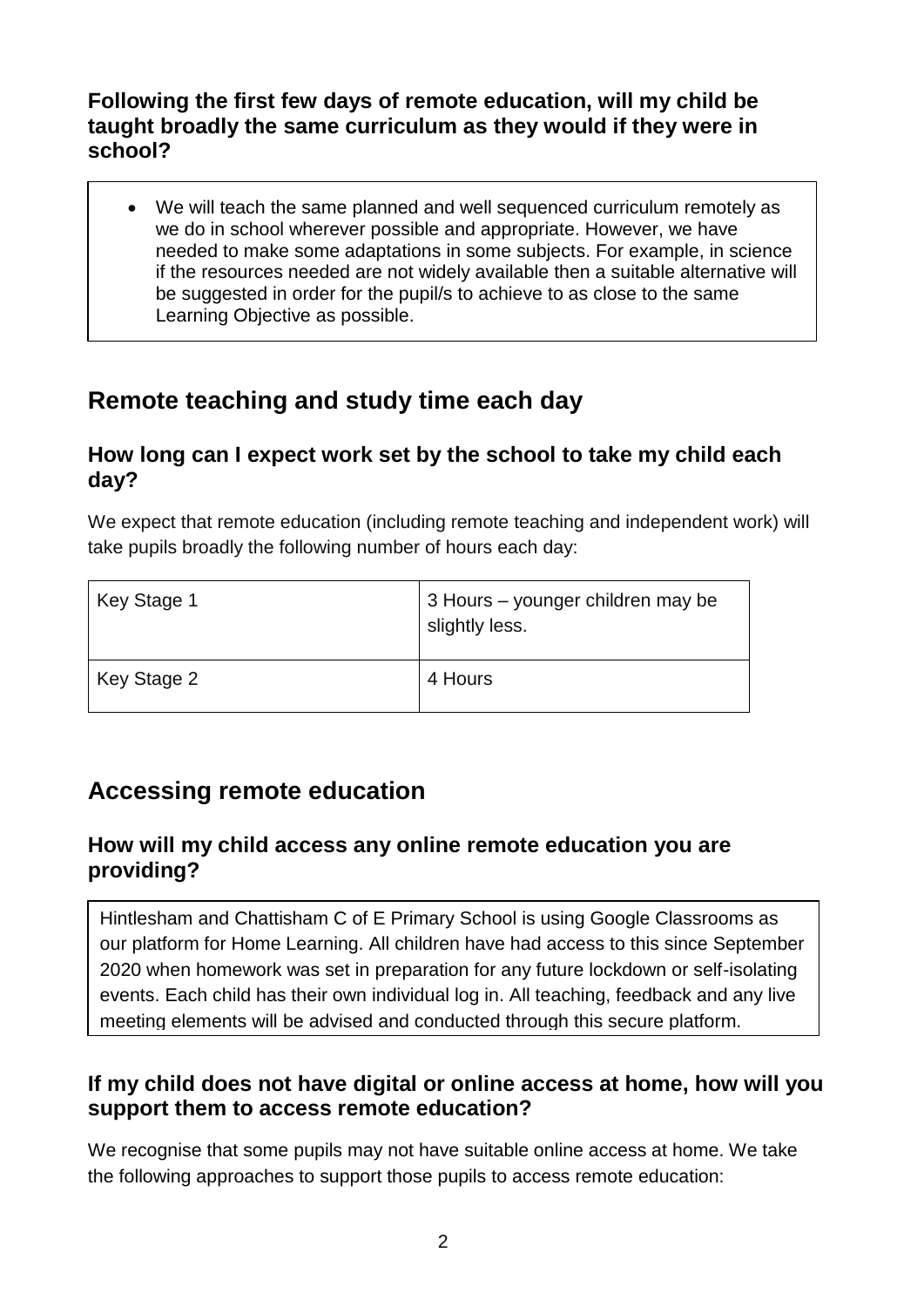In this section, please provide high-level information (where applicable, and ensuring parents know how to contact the school for further details) about:

- IPads are available for parents who have insufficient digital devices and complete an agreement letter, to borrow from school. Please email [admin@hintleshamchattisham.suffolk.sch.uk](mailto:admin@hintleshamchattisham.suffolk.sch.uk) to speak to a member of staff.
- If data access costs or internet difficulties occur (such as the need for a dongle) please contact the school immediately for support on the above email address.
- If online access is a difficulty, we will provide paper copies of all work on a weekly basis. Please contact the above email address in order that this may be arranged for you.
- If online access is a difficulty and you need to submit paper copies of work completed, please either drop them in a sealed envelope into the postbox to the left of the front gate at school or post to the following address:

Hintlesham and Chattisham C of E Primary School

George Street

Hintlesham

Suffolk IP8 3NH

# **How will my child be taught remotely?**

We use a combination of the following approaches to teach pupils remotely:

- Most lessons are with recorded teaching (e.g. Oak National Academy lessons, video/audio recordings made by teachers)
- printed paper packs produced by teachers if requested or accessing remote education is an issue (e.g. workbooks, worksheets)
- commercially available websites supporting the teaching of specific subjects or areas, including video clips or sequences
- long-term project work and/or internet research activities this is kept to an absolute minimum with regular check ins and inputs from the class teacher to allow for key objectives to be covered
- live teaching (online lessons) where required to support a learning objective
- live meets in each class Monday morning and another later in the week
- Live whole school Collective Worship following the school value on a Monday morning
- Live whole school Celebration Collective Worship on a Friday morning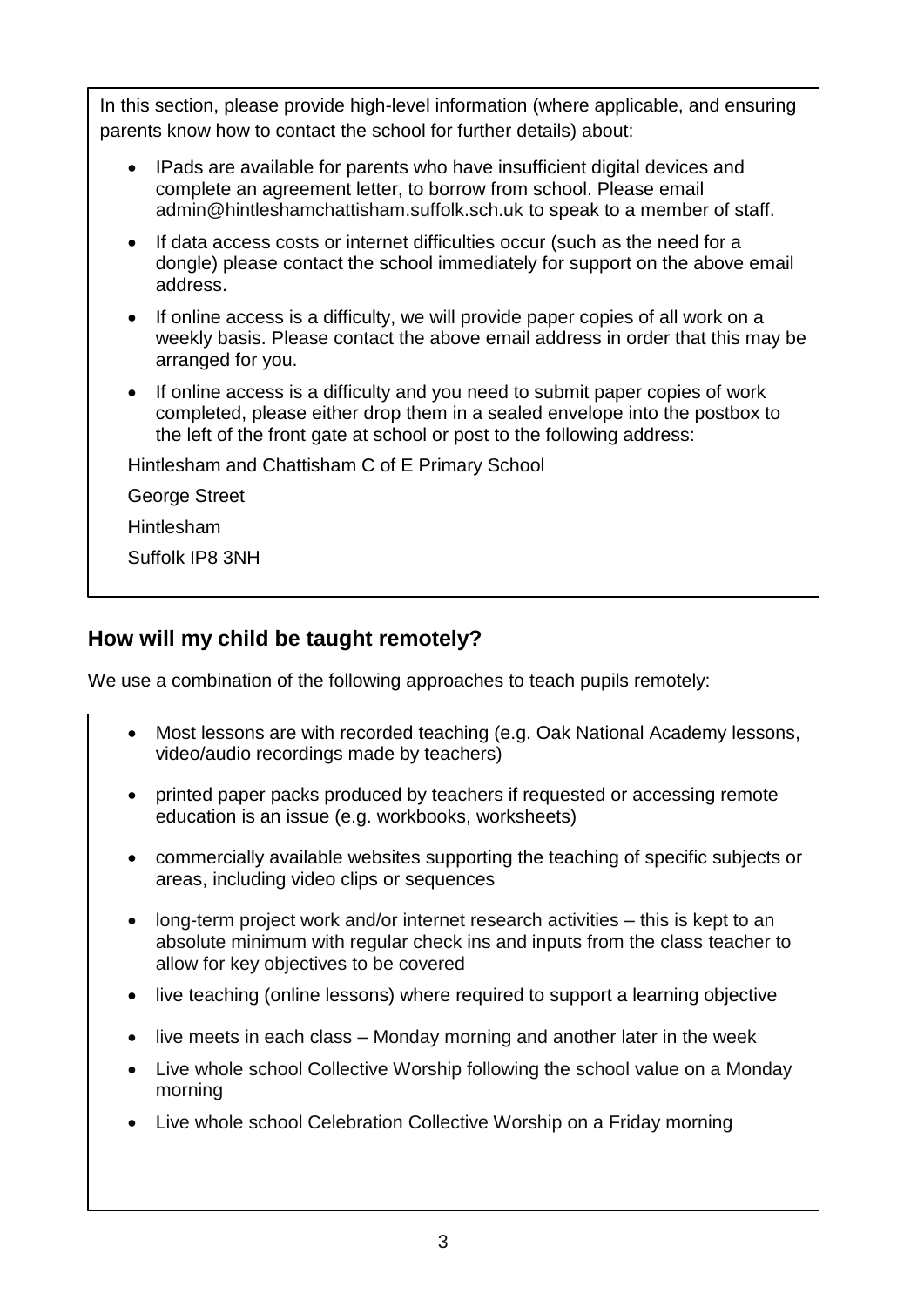# **Engagement and feedback**

### **What are your expectations for my child's engagement and the support that we as parents and carers should provide at home?**

- Hintlesham and Chattisham C of E Primary School's expectations for pupils' engagement with remote education are that they will access the school online offer and do their best to complete all or as much of the work set by the teachers as their home circumstances allow each day or over the week.
- Hintlesham and Chattisham C of E Primary School's expectations of parental support are that parents do their best to allow their child to access the work set in the online offer, while keeping the school up to date with any issues or difficulties that they encounter in order that we may support them wherever possible to alleviate these.

#### **How will you check whether my child is engaging with their work and how will I be informed if there are concerns?**

• The Class Teacher will check each day to gather a picture of how well pupils' are engaging in the home learning. They will assess weekly which parents need to be contacted if insufficient work has been received without notification from a parent. They will then call to offer support to parents. A second call within three days will be made if difficulties remain. After five days the Headteacher will follow up with all families that are still experiencing difficulties to resolve the situation or agree on a plan moving forwards.

### **How will you assess my child's work and progress?**

Feedback can take many forms and may not always mean extensive written comments for individual children. For example, whole-class feedback or quizzes marked automatically via digital platforms are also valid and effective methods, amongst many others. Our approach to feeding back on pupil work is as follows: